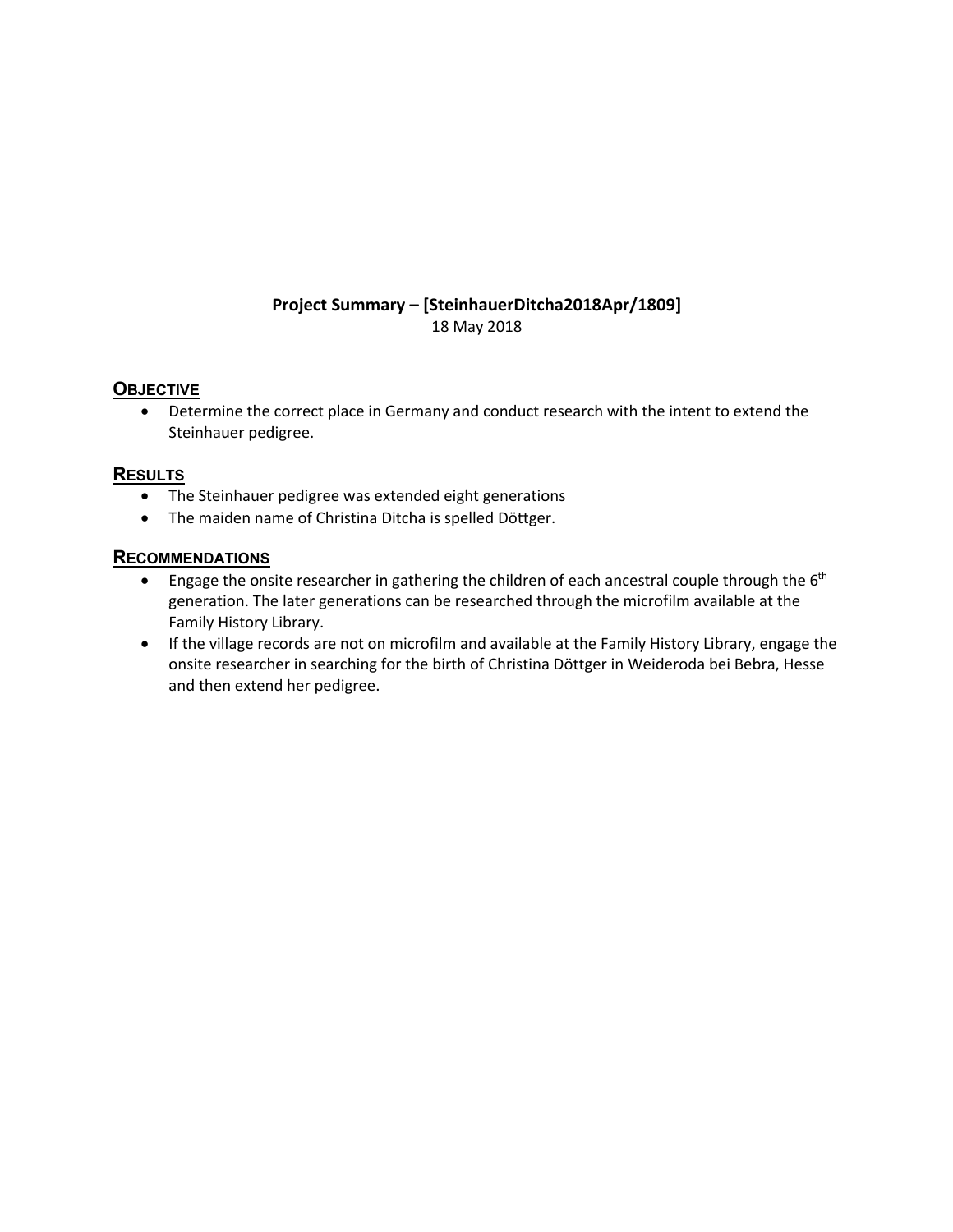# **Research Report – [SteinhauerDitcha2018Apr/1809]** 18 May 2018

The objective of this project was to extend the pedigree of Henry Steinhauer. The first step was to determine the correct village. The church records of Volkertshausen, Stockach, Baden (FHL film 936813) were examined and the surname Steinhauer and/or Ditcha was not listed in these records from 1830 and onwards. A search was made for another place in Germany with a similar spelling and another village by the name of Völkershausen was found in Thüringen (sometimes referred to as Saxony). A description and map have been included with this project.<sup>1</sup>

The next objective was to learn if the records for this village are on microfilm at the Family History Library in Salt Lake City. The records are available, but only extend from 1600-1743 and the years needed are later than 1743. It was learned that the original church records were microfilmed and are available in the Archive in Eisenach. An onsite researcher was contacted who could access the records at the Eisenach archives. He had wonderful success in extending the Steinhauer pedigree eight generations and learned that the spelling for Christina's maiden name of Ditcha was actually Döttger. She was born in Weideroda in Hesse. He has access to those records, as well, but time was exhausted, so the search for Christina was not pursued at this time. The Family History Library catalog should be consulted to learn if the records for Weideroda are located there.

The report from the onsite researcher is included as Document 3  $a - h$ . The names were added to Family Tree at FamilySearch.org and into the client's database in Ancestral Quest. The documents which accompanied the research are also included after Document 3.

#### **Conclusion**

This project was very successful in that the correct village of origin was found for Henry Steinhauer and his pedigree extended eight generations.

<sup>1</sup> Völkershausen description and map Documents 1, 2